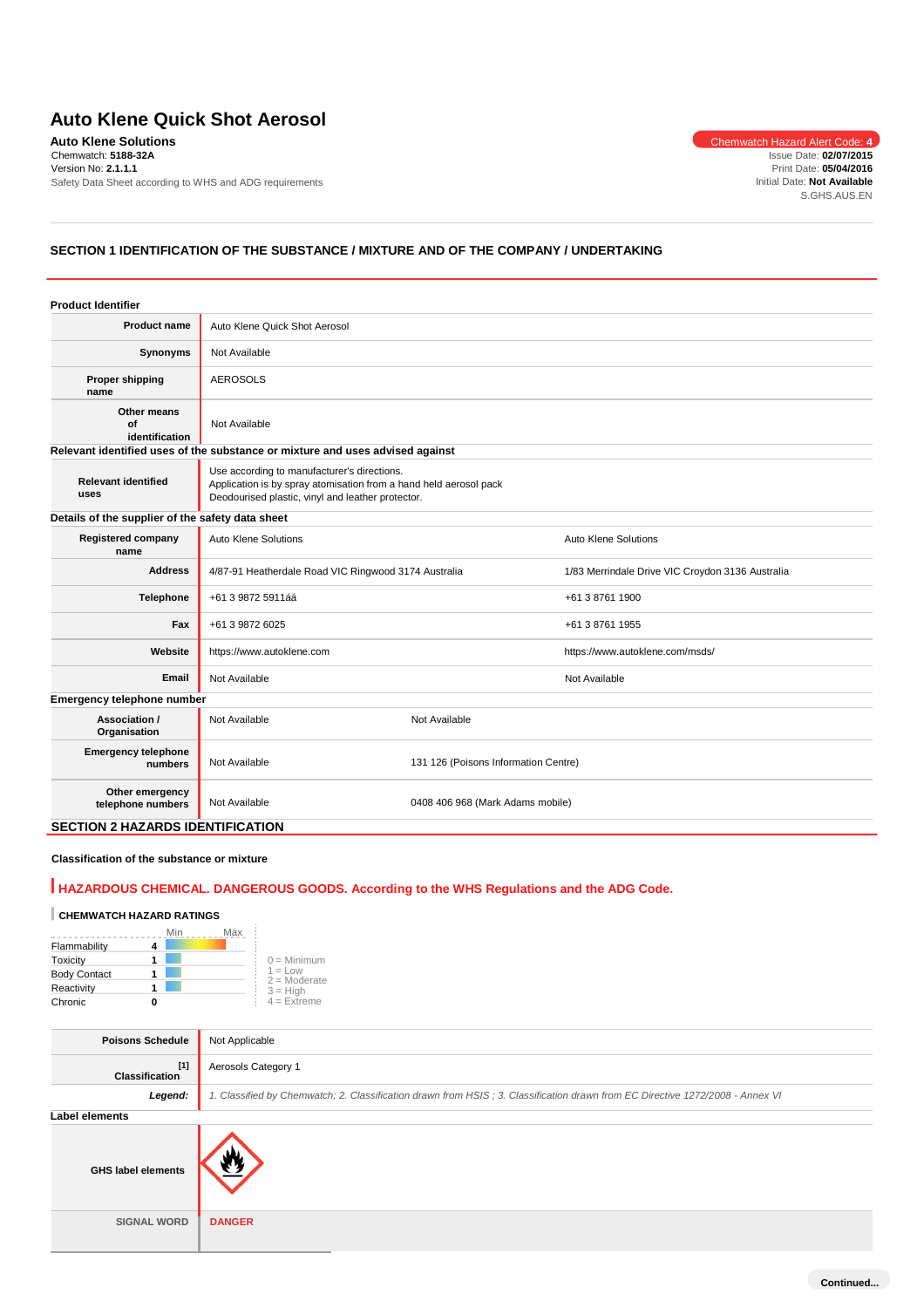# Chemwatch: **5188-32A** Page **2** of **11** Issue Date: **02/07/2015 Auto Klene Quick Shot Aerosol**

**AUH044** Risk of explosion if heated under confinement

# **Hazard statement(s)**

| H222                                         | <b>Extremely flammable</b>                                                   |  |  |
|----------------------------------------------|------------------------------------------------------------------------------|--|--|
|                                              |                                                                              |  |  |
|                                              | aerosol.                                                                     |  |  |
| <b>Precautionary statement(s) Prevention</b> |                                                                              |  |  |
| P210                                         | Keep away from heat/sparks/open flames/hot surfaces. - No smoking.           |  |  |
|                                              |                                                                              |  |  |
| P211                                         | Do not spray on an open flame or other ignition source.                      |  |  |
|                                              |                                                                              |  |  |
| P <sub>251</sub>                             | Pressurized container: Do not pierce or burn, even after use.                |  |  |
|                                              |                                                                              |  |  |
| <b>Precautionary statement(s) Response</b>   |                                                                              |  |  |
| Not Applicable                               |                                                                              |  |  |
|                                              |                                                                              |  |  |
| <b>Precautionary statement(s) Storage</b>    |                                                                              |  |  |
| P410+P412                                    | Protect from sunlight. Do not expose to temperatures exceeding 50 °C/122 °F. |  |  |
|                                              |                                                                              |  |  |

**Precautionary statement(s) Disposal**

Not Applicable

### **SECTION 3 COMPOSITION / INFORMATION ON INGREDIENTS**

### **Substances**

See section below for composition of Mixtures

### **Mixtures**

| <b>CAS No</b>  | %[weight] | Name                                    |
|----------------|-----------|-----------------------------------------|
| Not Available  | 25-50     | Proprietary blend of silicone emulsions |
| Not Available  | < 10%     | Non-Ionic Surfactant package            |
|                | $< 5\%$   | Perfume deodorant                       |
|                |           |                                         |
| 7732-18-5      | balance   | water                                   |
| $\overline{C}$ |           |                                         |

# **SECTION 4 FIRST AID MEASURES**

| Description of first aid measures |                                                                                                                                                                                                                                                                                                                                                                                                                                                                                                                            |  |  |  |
|-----------------------------------|----------------------------------------------------------------------------------------------------------------------------------------------------------------------------------------------------------------------------------------------------------------------------------------------------------------------------------------------------------------------------------------------------------------------------------------------------------------------------------------------------------------------------|--|--|--|
| <b>Eye Contact</b>                | If aerosols come in contact with the eyes:<br>Immediately hold the eyelids apart and flush the eye with fresh running water.<br>Ensure complete irrigation of the eye by keeping eyelids apart and away from eye and moving the eyelids by occasionally lifting the upper and<br>lower lids. ▶ Seek medical attention without delay; if pain persists or recurs seek medical attention.<br>Removal of contact lenses after an eye injury should only be undertaken by skilled personnel.                                   |  |  |  |
| <b>Skin Contact</b>               | If solids or aerosol mists are deposited upon the skin:<br>Flush skin and hair with running water (and soap if available).<br>Remove any adhering solids with industrial skin cleansing cream.<br>DO NOT use solvents.<br>Seek medical attention in the event of irritation.                                                                                                                                                                                                                                               |  |  |  |
| <b>Inhalation</b>                 | If aerosols, fumes or combustion products are inhaled:<br>Remove to fresh air.<br>Lay patient down. Keep warm and rested.<br>Frostheses such as false teeth, which may block airway, should be removed, where possible, prior to initiating first aid procedures.<br>If breathing is shallow or has stopped, ensure clear airway and apply resuscitation, preferably with a demand valve resuscitator, bag-valve<br>mask device, or pocket mask as trained. Perform CPR if necessary.<br>Transport to hospital, or doctor. |  |  |  |
| Ingestion                         | Not considered a normal route of entry.                                                                                                                                                                                                                                                                                                                                                                                                                                                                                    |  |  |  |

**Indication of any immediate medical attention and special treatment needed**

Treat symptomatically.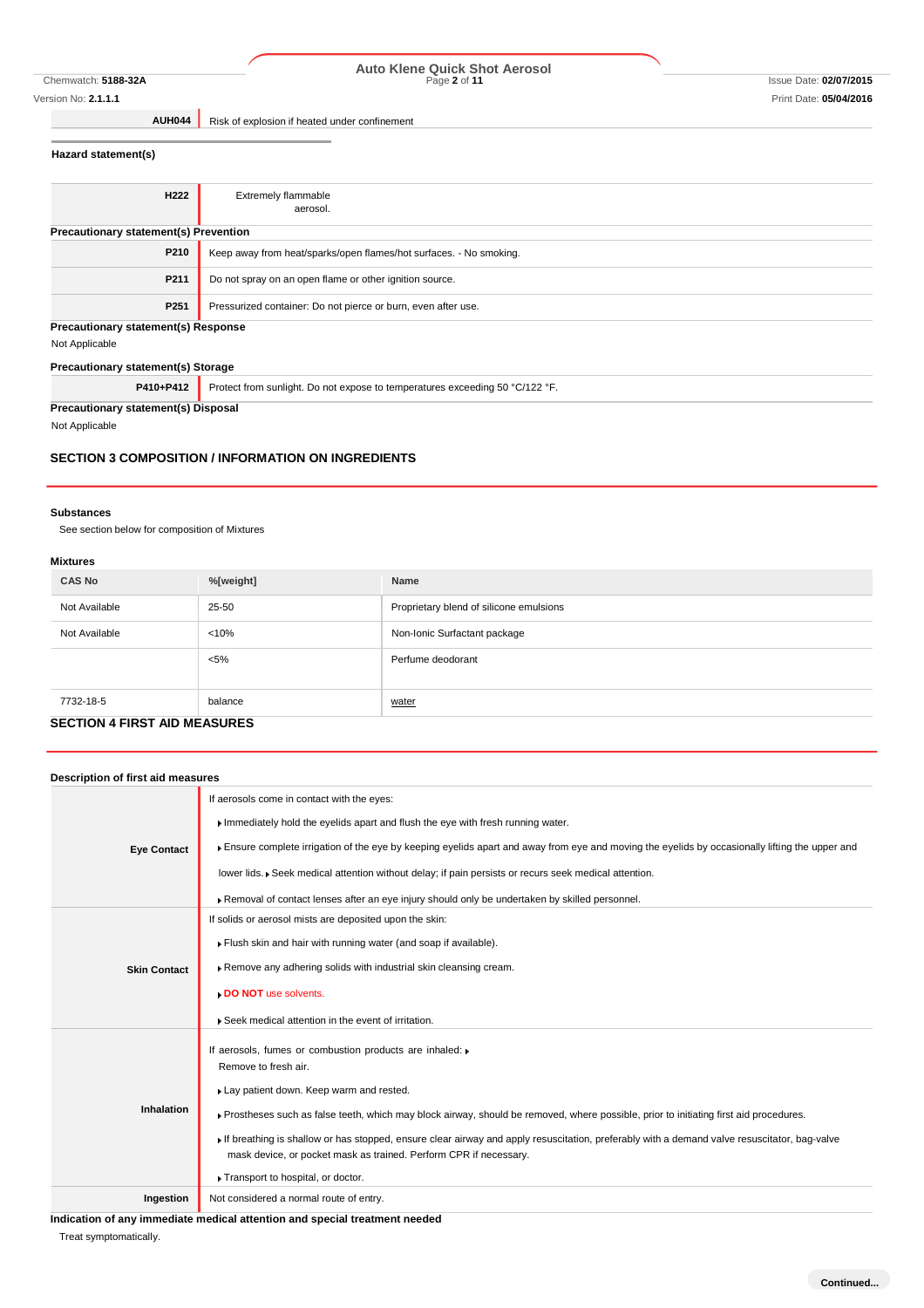# Chemwatch: **5188-32A** Page **3** of **11** Issue Date: **02/07/2015 Auto Klene Quick Shot Aerosol**

# **SECTION 5 FIREFIGHTING MEASURES**

# **Extinguishing media**

**SMALL FIRE:**

Water spray, dry chemical or CO2 **LARGE FIRE:**

Water spray or fog.

# **Special hazards arising from the substrate or mixture**

| <b>Fire Incompatibility</b>    | Avoid contamination with oxidising agents i.e. nitrates, oxidising acids, chlorine bleaches, pool chlorine etc. as ignition may result                                                                                                                                                                                                                                                                                                                                                                                                                                       |  |  |  |
|--------------------------------|------------------------------------------------------------------------------------------------------------------------------------------------------------------------------------------------------------------------------------------------------------------------------------------------------------------------------------------------------------------------------------------------------------------------------------------------------------------------------------------------------------------------------------------------------------------------------|--|--|--|
| <b>Advice for firefighters</b> |                                                                                                                                                                                                                                                                                                                                                                                                                                                                                                                                                                              |  |  |  |
| <b>Fire Fighting</b>           | Alert Fire Brigade and tell them location and nature of hazard.<br>May be violently or explosively reactive.<br>▶ Wear breathing apparatus plus protective gloves.<br>▶ Prevent, by any means available, spillage from entering drains or water course.<br>If safe, switch off electrical equipment until vapour fire hazard removed.<br>► Use water delivered as a fine spray to control fire and cool adjacent area.<br>DO NOT approach containers suspected to be hot.                                                                                                    |  |  |  |
| <b>Fire/Explosion Hazard</b>   | Liquid and vapour are highly flammable.<br>Severe fire hazard when exposed to heat or flame.<br>Vapour forms an explosive mixture with air.<br>Severe explosion hazard, in the form of vapour, when exposed to flame or spark.<br>Vapour may travel a considerable distance to source of ignition.<br>Heating may cause expansion or decomposition with violent container rupture.<br>Aerosol cans may explode on exposure to naked flames.<br>Combustion products includearbon monoxide (CO)arbon dioxide (CO2) ther pyrolysis products typical of burning organic material |  |  |  |

# **SECTION 6 ACCIDENTAL RELEASE MEASURES**

### **Personal precautions, protective equipment and emergency procedures**

| <b>Minor Spills</b> | Clean up all spills immediately.<br>Avoid breathing vapours and contact with skin and eyes.<br>• Wear protective clothing, impervious gloves and safety<br>glasses. » Shut off all possible sources of ignition and<br>increase ventilation. Wipe up.<br>If safe, damaged cans should be placed in a container outdoors, away from all ignition sources, until pressure has dissipated.<br>Undamaged cans should be gathered and stowed safely. |
|---------------------|-------------------------------------------------------------------------------------------------------------------------------------------------------------------------------------------------------------------------------------------------------------------------------------------------------------------------------------------------------------------------------------------------------------------------------------------------|
| <b>Major Spills</b> | Clear area of personnel and move upwind.<br>Alert Fire Brigade and tell them location and nature of hazard.<br>May be violently or explosively reactive.<br>. Wear breathing apparatus plus protective gloves.<br>Prevent, by any means available, spillage from entering drains or water<br>courses Mo smoking, naked lights or ignition sources. Morease<br>ventilation.<br>Stop leak if safe to do so.                                       |
|                     | Personal Protective Equipment advice is contained in Section 8 of the SDS.                                                                                                                                                                                                                                                                                                                                                                      |

# **SECTION 7 HANDLING AND STORAGE**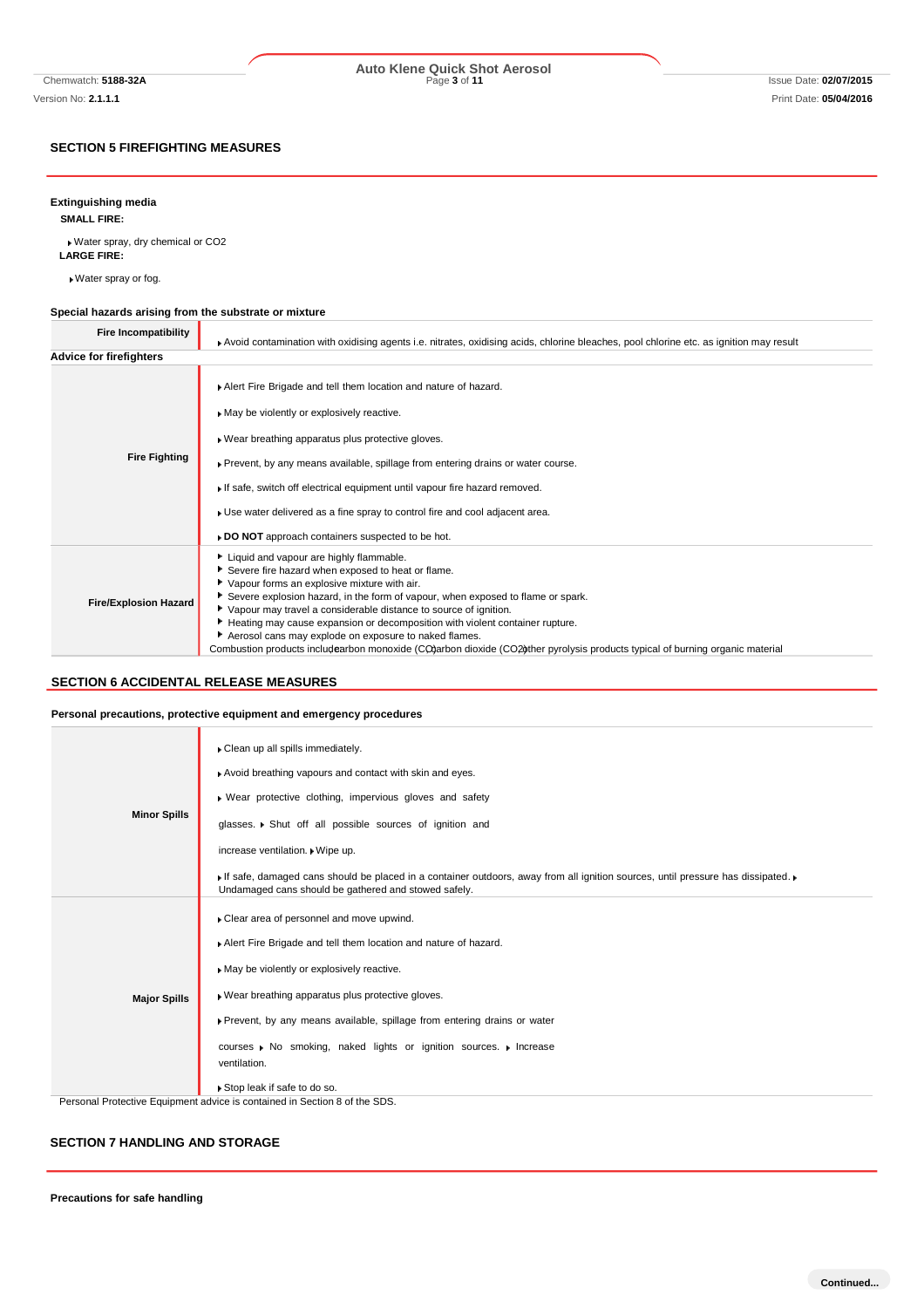# Chemwatch: **5188-32A** Page **4** of **11** Issue Date: **02/07/2015 Auto Klene Quick Shot Aerosol**

| Safe handling     | Avoid all personal contact, including inhalation.<br>. Wear protective clothing when risk of exposure occurs.<br>Use in a well-ventilated area.<br>Prevent concentration in hollows and sumps.<br>DO NOT enter confined spaces until atmosphere has been checked.<br>Avoid smoking, naked lights or ignition sources.<br>Avoid contact with incompatible materials.                                                                                                                                                    |  |  |
|-------------------|------------------------------------------------------------------------------------------------------------------------------------------------------------------------------------------------------------------------------------------------------------------------------------------------------------------------------------------------------------------------------------------------------------------------------------------------------------------------------------------------------------------------|--|--|
| Other information | ▶ Keep dry to avoid corrosion of cans. Corrosion may result in container perforation and internal pressure may eject contents of<br>can Ctore in original containers in approved flammable liquid storage area.<br>DO NOT store in pits, depressions, basements or areas where vapours may be<br>trapped. • No smoking, naked lights, heat or ignition sources.<br>Keep containers securely sealed. Contents under pressure.<br>Store away from incompatible materials.<br>Store in a cool, dry, well ventilated area. |  |  |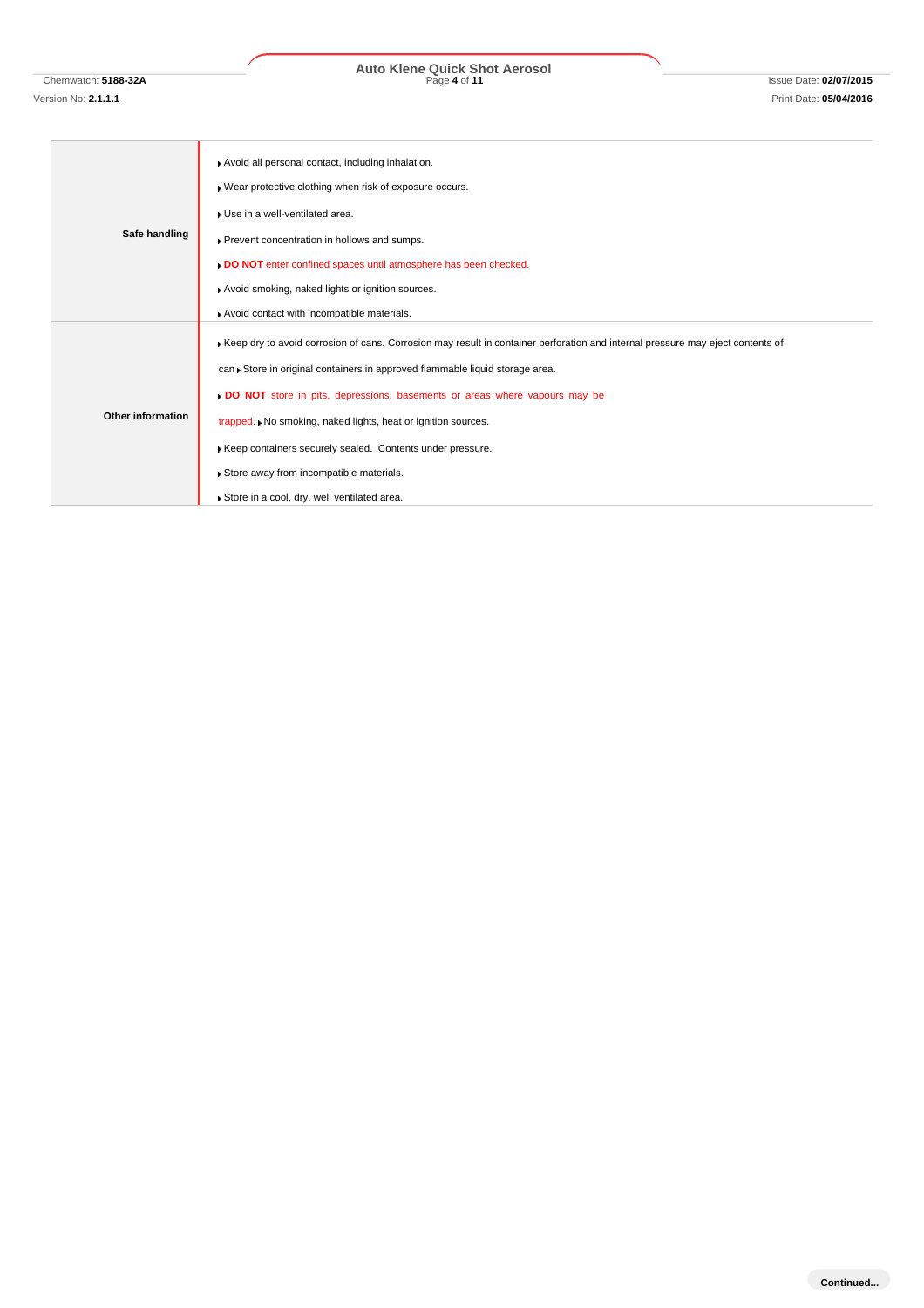# Chemwatch: **5188-32A** Page **5** of **11** Issue Date: **02/07/2015 Auto Klene Quick Shot Aerosol**

# **Conditions for safe storage, including any incompatibilities**

| Suitable container         | Aerosol dispenser.<br>Check that containers are clearly labelled. |  |  |
|----------------------------|-------------------------------------------------------------------|--|--|
| Storage<br>incompatibility | Avoid reaction with oxidising agents                              |  |  |
|                            | <b>SECTION 8 EXPOSURE CONTROLS / PERSONAL PROTECTION</b>          |  |  |

# **Control parameters**

**controls**

basic types of engineering controls are:

| Control parameters                         |                                                                                                                                                                                                                                                                                                                                                                                                                                                                                                                                                                                                |               |                     |               |  |
|--------------------------------------------|------------------------------------------------------------------------------------------------------------------------------------------------------------------------------------------------------------------------------------------------------------------------------------------------------------------------------------------------------------------------------------------------------------------------------------------------------------------------------------------------------------------------------------------------------------------------------------------------|---------------|---------------------|---------------|--|
| <b>OCCUPATIONAL EXPOSURE LIMITS (OEL)</b>  |                                                                                                                                                                                                                                                                                                                                                                                                                                                                                                                                                                                                |               |                     |               |  |
| <b>INGREDIENT DATA</b>                     |                                                                                                                                                                                                                                                                                                                                                                                                                                                                                                                                                                                                |               |                     |               |  |
| Not Available                              |                                                                                                                                                                                                                                                                                                                                                                                                                                                                                                                                                                                                |               |                     |               |  |
| <b>EMERGENCY LIMITS</b>                    |                                                                                                                                                                                                                                                                                                                                                                                                                                                                                                                                                                                                |               |                     |               |  |
| Ingredient                                 | <b>Material name</b>                                                                                                                                                                                                                                                                                                                                                                                                                                                                                                                                                                           | TEEL-1        | TEEL-2              | TEEL-3        |  |
| Auto Klene Flash Dash<br>Aerosol           | Not Available                                                                                                                                                                                                                                                                                                                                                                                                                                                                                                                                                                                  | Not Available | Not Available       | Not Available |  |
| Ingredient                                 | <b>Original IDLH</b>                                                                                                                                                                                                                                                                                                                                                                                                                                                                                                                                                                           |               | <b>Revised IDLH</b> |               |  |
| Proprietary blend of silicone<br>emulsions | Not Available                                                                                                                                                                                                                                                                                                                                                                                                                                                                                                                                                                                  |               | Not Available       |               |  |
| Non-Ionic Surfactant<br>package            | Not Available                                                                                                                                                                                                                                                                                                                                                                                                                                                                                                                                                                                  |               | Not Available       |               |  |
| water                                      | Not Available                                                                                                                                                                                                                                                                                                                                                                                                                                                                                                                                                                                  |               | Not Available       |               |  |
| <b>Exposure controls</b>                   |                                                                                                                                                                                                                                                                                                                                                                                                                                                                                                                                                                                                |               |                     |               |  |
|                                            | Process controls which involve changing the way a job activity or process is done to reduce the risk.<br>Enclosure and/or isolation of emission source which keeps a selected hazard "physically" away from the worker and ventilation that strategically<br>"adds" and "removes" air in the work environment. Ventilation can remove or dilute an air contaminant if designed properly. The design of a<br>ventilation system must match the particular process and chemical or contaminant in use.<br>Employers may need to use multiple types of controls to prevent employee overexposure. |               |                     |               |  |
| <b>Personal protection</b>                 |                                                                                                                                                                                                                                                                                                                                                                                                                                                                                                                                                                                                |               |                     |               |  |
| Eye and face<br>protection                 | No special equipment for minor exposure i.e. when handling small quantities.<br><b>OTHERWISE:</b> For potentially moderate or heavy exposures:<br>Safety glasses with side shields.                                                                                                                                                                                                                                                                                                                                                                                                            |               |                     |               |  |
|                                            | ▶ NOTE: Contact lenses pose a special hazard; soft lenses may absorb irritants and ALL lenses concentrate them.                                                                                                                                                                                                                                                                                                                                                                                                                                                                                |               |                     |               |  |
| <b>Skin protection</b>                     | See Hand protection below                                                                                                                                                                                                                                                                                                                                                                                                                                                                                                                                                                      |               |                     |               |  |
| Hands/feet protection                      | No special equipment needed when handling small quantities.<br>▶ OTHERWISE:<br>For potentially moderate exposures:<br>Wear general protective gloves, eg. light weight rubber gloves.<br>For potentially heavy exposures:<br>Wear chemical protective gloves, eg. PVC. and safety footwear.                                                                                                                                                                                                                                                                                                    |               |                     |               |  |
| <b>Body protection</b>                     | See Other protection below                                                                                                                                                                                                                                                                                                                                                                                                                                                                                                                                                                     |               |                     |               |  |
| Other protection                           | No special equipment needed when handling small quantities.<br><b>OTHERWISE:</b><br>▶ Overalls.<br>Skin cleansing cream.<br>▶ Eyewash unit.                                                                                                                                                                                                                                                                                                                                                                                                                                                    |               |                     |               |  |
|                                            | » Do not spray on hot surfaces.                                                                                                                                                                                                                                                                                                                                                                                                                                                                                                                                                                |               |                     |               |  |
|                                            |                                                                                                                                                                                                                                                                                                                                                                                                                                                                                                                                                                                                |               |                     |               |  |
| Appropriate engineering                    | Engineering controls are used to remove a hazard or place a barrier between the worker and the hazard. Well-designed engineering controls<br>can be highly effective in protecting workers and will typically be independent of worker interactions to provide this high level of protection. The                                                                                                                                                                                                                                                                                              |               |                     |               |  |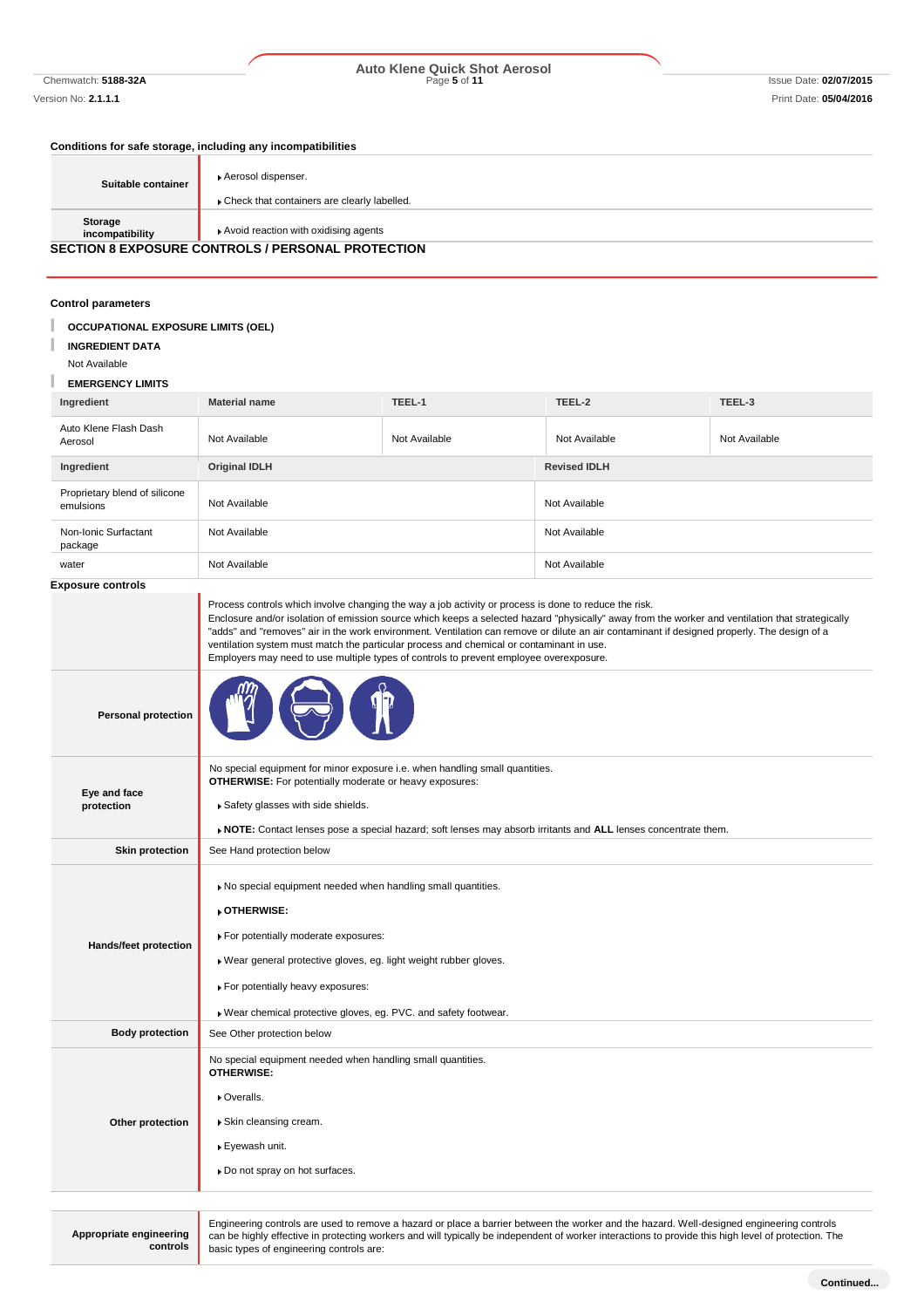#### Version No: **2.1.1.1** Print Date: **05/04/2016**

# Chemwatch: **5188-32A** Page **6** of **11** Issue Date: **02/07/2015 Auto Klene Quick Shot Aerosol**

Fine clothing worn by process operators insulated from earth may develop static charges far higher (up to 100 times) than the minimum ignition energies for various flammable gas-air mixtures. This holds true for a wide range of clothing materials including cotton.

Avoid dangerous levels of charge by ensuring a low resistivity of the surface material worn outermost. BRETHERICK: Handbook of Reactive Chemical Hazards.

**Thermal hazards** Not Available

#### **Recommended material(s)**

#### **GLOVE SELECTION INDEX**

Glove selection is based on a modified presentation of the:

*"***Forsberg Clothing Performance Index".**

The effect(s) of the following substance(s) are taken into account in the *computer-generated* selection: Auto Klene Quick Shot Aerosol

| Material                                                | CPI |
|---------------------------------------------------------|-----|
| <b>BUTYL</b>                                            | A   |
| <b>NEOPRENE</b>                                         | A   |
| <b>VITON</b>                                            | A   |
| NATURAL RUBBER                                          | C   |
| <b>PVA</b><br>$*$ ODL. Of concertain Darksman and Latin | C   |

\* CPI - Chemwatch Performance Index

A: Best Selection

B: Satisfactory; may degrade after 4 hours continuous immersion

C: Poor to Dangerous Choice for other than short term immersion

**NOTE**: As a series of factors will influence the actual performance of the glove, a final selection must be based on detailed observation. -

\* Where the glove is to be used on a short term, casual or infrequent basis, factors such as "feel" or convenience (e.g. disposability), may dictate a choice of gloves which might otherwise beunsuitable following long-term or frequent use. A qualified practitioner should be consulted.

### **SECTION 9 PHYSICAL AND CHEMICAL PROPERTIES**

### **Information on basic physical and chemical properties**

| Appearance                                                    | Misty clear spray with a characteristic odour; mixes with water. |                                               |                |
|---------------------------------------------------------------|------------------------------------------------------------------|-----------------------------------------------|----------------|
| <b>Physical state</b>                                         | Liquid                                                           | Relative density (Water =<br>1)               | 0.6            |
| Odour                                                         | Not Available                                                    | Partition coefficient n-<br>octanol / water   | Not Available  |
| <b>Odour threshold</b>                                        | Not Available                                                    | Auto-ignition<br>temperature<br>$(^{\circ}C)$ | Not Available  |
| pH (as supplied)                                              | ~1                                                               | Decomposition<br>temperature                  | Not Available  |
| <b>Melting</b><br>point<br>$\prime$<br>freezing<br>point (°C) | $\sim 0$                                                         | <b>Viscosity (cSt)</b>                        | Not Available  |
| Initial boiling point and<br>boiling range (°C)               | ~100                                                             | Molecular weight<br>(g/mol)                   | Not Applicable |
| Flash point (°C)                                              | Not Available                                                    | <b>Taste</b>                                  | Not Available  |
| <b>Evaporation rate</b>                                       | as for water                                                     | <b>Explosive</b><br>properties                | Not Available  |
| Flammability                                                  | Not Available                                                    | Oxidising<br>properties                       | Not Available  |
| <b>Upper Explosive Limit</b><br>(%)                           | Not Available                                                    | <b>Surface Tension (dyn/cm</b><br>or mN/m)    | Not Available  |
| <b>Lower Explosive Limit</b><br>(%)                           | Not Available                                                    | <b>Volatile Component (%vol)</b>              | Not Available  |
| Vapour pressure<br>(kPa)                                      | Not Available                                                    | Gas group                                     | Not Available  |
| Solubility in water<br>(g/L)                                  | Miscible                                                         | pH as a solution<br>(1%)                      | Not Available  |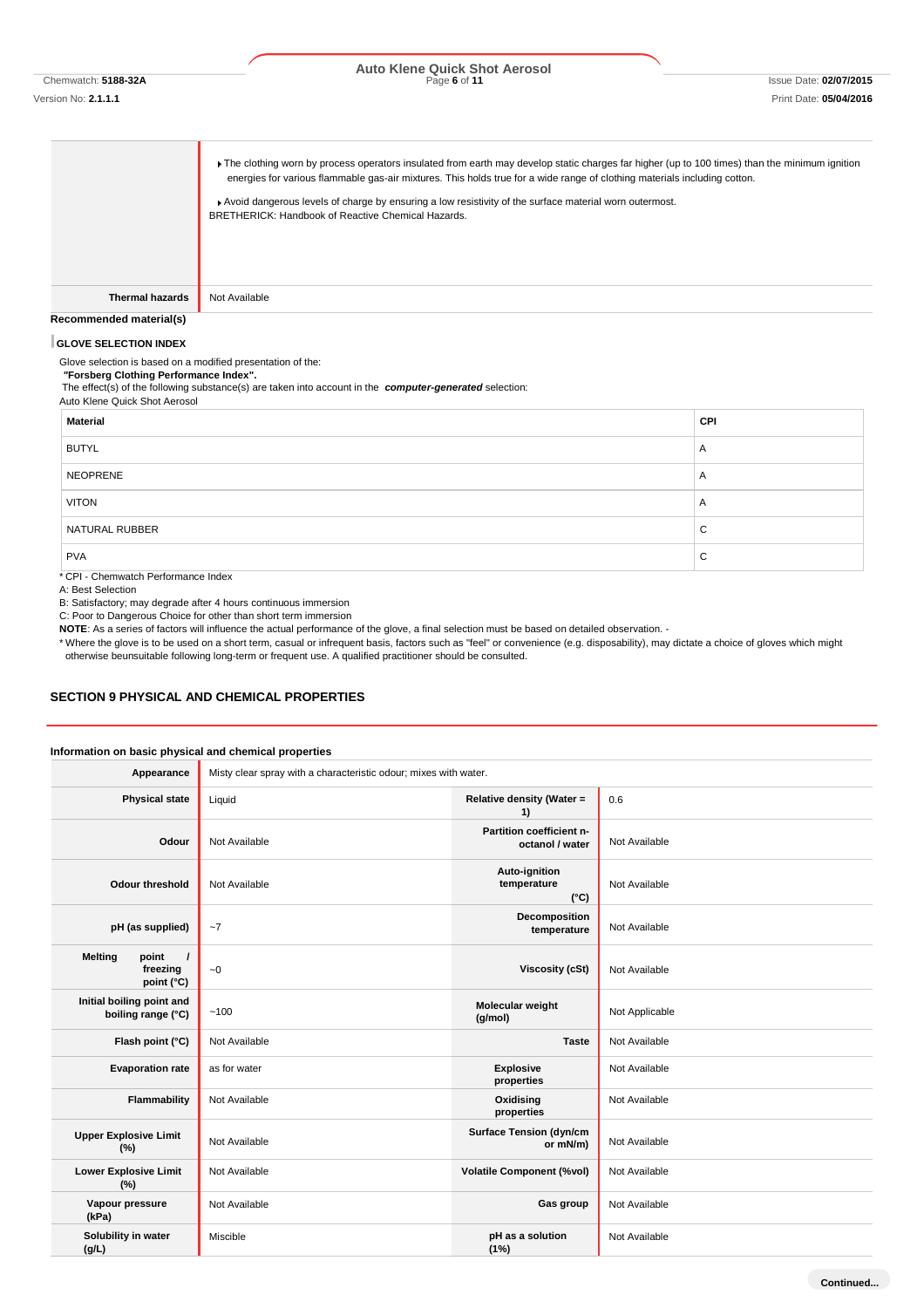# Chemwatch: **5188-32A** Page **7** of **11** Issue Date: **02/07/2015 Auto Klene Quick Shot Aerosol**

Version No: **2.1.1.1** Print Date: **05/04/2016**

#### **Vapour density (Air =**  Not Available **VOC g/L** Not Available

**1) SECTION 10 STABILITY AND REACTIVITY**

| Reactivity                                                                         | See section 7                                                                                                                      |
|------------------------------------------------------------------------------------|------------------------------------------------------------------------------------------------------------------------------------|
| <b>Chemical stability</b>                                                          | Elevated temperatures.<br>▶ Presence of open flame.<br>▶ Product is considered stable.<br>Hazardous polymerisation will not occur. |
| Possibility of hazardous<br>reactions                                              | See section 7                                                                                                                      |
| <b>Conditions to</b><br>avoid                                                      | See section 7                                                                                                                      |
| Incompatible<br>materials                                                          | See section 7                                                                                                                      |
| <b>Hazardous decomposition</b><br>products<br>SECTION 11 TOXICOLOGICAL INFORMATION | See section 5                                                                                                                      |

# **SECTION 11 TOXICOLOGICAL INFORMATION**

| Information on toxicological effects    |                                                                                                                                                                                                               |                                                                                                                                                          |  |  |
|-----------------------------------------|---------------------------------------------------------------------------------------------------------------------------------------------------------------------------------------------------------------|----------------------------------------------------------------------------------------------------------------------------------------------------------|--|--|
| Inhaled                                 | There is some evidence to suggest that the material can cause respiratory irritation in some persons. The body's response to such irritation can cause<br>further lung damage.<br>The vapour is discomforting |                                                                                                                                                          |  |  |
|                                         | WARNING: Intentional misuse by concentrating/inhaling contents may be lethal.<br>Spray mist may produce discomfort                                                                                            |                                                                                                                                                          |  |  |
| Ingestion                               | Not normally a hazard due to physical form of product.<br>Considered an unlikely route of entry in commercial/industrial environments                                                                         |                                                                                                                                                          |  |  |
| <b>Skin Contact</b>                     | vesicles, scaling and thickening of the skin. Spray mist may produce discomfort                                                                                                                               | The material may cause skin irritation after prolonged or repeated exposure and may produce on contact skin redness, swelling, the production of         |  |  |
|                                         | Eye conjunctivitis. Not considered to be a risk because of the extreme volatility of the gas.                                                                                                                 | The material may be irritating to the eye, with prolonged contact causing inflammation. Repeated or prolonged exposure to irritants may produce          |  |  |
|                                         | Chronic nevertheless exposure by all routes should be minimised as a matter of course.<br>Principal route of occupational exposure to the gas is by inhalation.                                               | Long-term exposure to the product is not thought to produce chronic effects adverse to the health (as classified by EC Directives using animal models);  |  |  |
|                                         | <b>TOXICITY</b>                                                                                                                                                                                               | <b>IRRITATION</b>                                                                                                                                        |  |  |
| <b>Auto Klene Quick Shot</b><br>Aerosol |                                                                                                                                                                                                               |                                                                                                                                                          |  |  |
|                                         | Not Available                                                                                                                                                                                                 | Not Available                                                                                                                                            |  |  |
|                                         | <b>TOXICITY</b>                                                                                                                                                                                               | <b>IRRITATION</b>                                                                                                                                        |  |  |
| water                                   |                                                                                                                                                                                                               |                                                                                                                                                          |  |  |
|                                         | [2]<br>Oral (rat) LD50: >90000 mg/kgNot Available                                                                                                                                                             |                                                                                                                                                          |  |  |
|                                         | data extracted from RTECS - Register of Toxic Effect of chemical Substances                                                                                                                                   | Legend: 1. Value obtained from Europe ECHA Registered Substances - Acute toxicity 2.* Value obtained from manufacturer's SDS. Unless otherwise specified |  |  |

|                                         | WATER No significant acute toxicological data identified in literature search. |                        |   |
|-----------------------------------------|--------------------------------------------------------------------------------|------------------------|---|
| <b>Acute Toxicity</b>                   |                                                                                | Carcinogenicity        |   |
| <b>Skin Irritation/Corrosion</b>        |                                                                                | Reproductivity         |   |
| <b>Serious Eye</b><br>Damage/Irritation |                                                                                | STOT - Single Exposure | O |
|                                         |                                                                                |                        |   |

| Ingredient | Endpoint         | <b>Test Duration (hr)</b> | <b>Species</b> | Value       | Source |
|------------|------------------|---------------------------|----------------|-------------|--------|
| water      | <b>EC50</b><br>. | 384<br>$ -$               | Crustacea      | 199.179mg/L |        |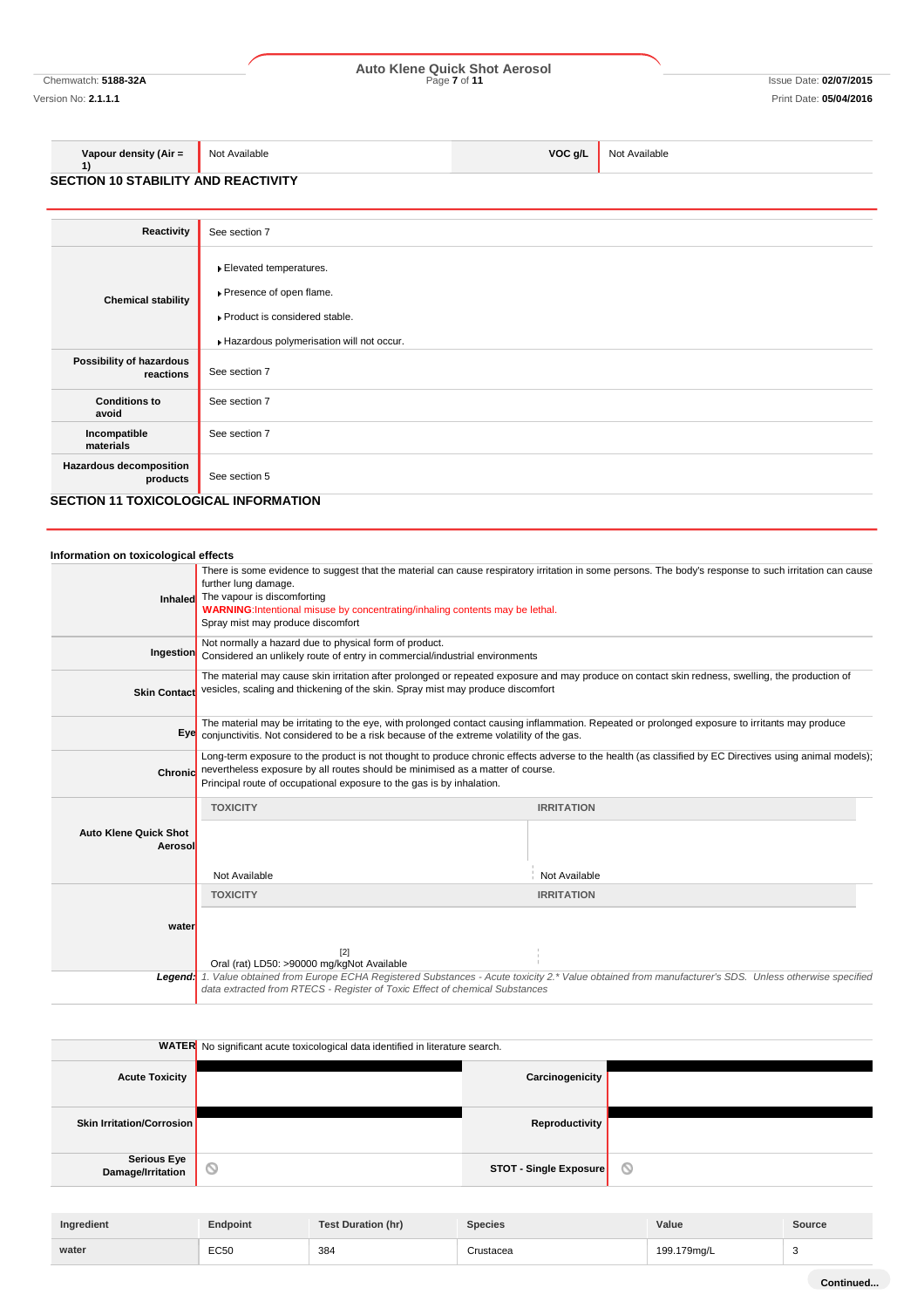Chemwatch: **5188-32A** Page **8** of **11** Issue Date: **02/07/2015 Auto Klene Quick Shot Aerosol**

*– Data required to make classification available – Data Not Available to make classification*

| <b>Respiratory or Skin</b><br>sensitisation | STOT - Repeated Exposure | O                                                                     |
|---------------------------------------------|--------------------------|-----------------------------------------------------------------------|
| <b>Mutagenicity</b>                         | <b>Aspiration Hazard</b> |                                                                       |
|                                             | Legend:                  | - Data available but does not fill the criteria for<br>classification |

# **SECTION 12 ECOLOGICAL INFORMATION**

| <b>Toxicity</b> |                        |                                                                              |                                                                                                                                                                                                                                                                                        |              |   |
|-----------------|------------------------|------------------------------------------------------------------------------|----------------------------------------------------------------------------------------------------------------------------------------------------------------------------------------------------------------------------------------------------------------------------------------|--------------|---|
| water           | EC50                   | 96                                                                           | Algae or other aguatic plants                                                                                                                                                                                                                                                          | 8768.874mg/L | 3 |
| water           | LC50                   | 96                                                                           | Fish                                                                                                                                                                                                                                                                                   | 897.520mg/L  | 3 |
| Legend:         | $V3.12 -$<br>(Japan) - | Bioconcentration Data 7. METI (Japan) - Bioconcentration Data 8. Vendor Data | Extracted from 1. IUCLID Toxicity Data 2. Europe ECHA Registered Substances - Ecotoxicological Information - Aquatic Toxicity 3. EPIWIN Suite<br>Aquatic Toxicity Data (Estimated) 4. US EPA, Ecotox database - Aquatic Toxicity Data 5. ECETOC Aquatic Hazard Assessment Data 6. NITE |              |   |

**DO NOT** discharge into sewer or waterways.

### **Persistence and degradability**

| Ingredient | Persistence: Water/Soil | Persistence: Air |
|------------|-------------------------|------------------|
| water      | LOW                     | LOW              |

### **Bioaccumulative potential**

| Ingredient | <b>Bioaccumulation</b>  |
|------------|-------------------------|
| water      | LOW (LogKOW = $-1.38$ ) |

# **Mobility in soil**

| Ingredient | <b>Mobility</b>      |  |
|------------|----------------------|--|
|            |                      |  |
| water      | LOW ( $KOC = 14.3$ ) |  |
|            |                      |  |

# **SECTION 13 DISPOSAL CONSIDERATIONS**

| Waste treatment methods                 |                                                                                                                                                                                                                                                                             |
|-----------------------------------------|-----------------------------------------------------------------------------------------------------------------------------------------------------------------------------------------------------------------------------------------------------------------------------|
|                                         | . DO NOT allow wash water from cleaning or process equipment to enter drains.<br>It may be necessary to collect all wash water for treatment before disposal.<br>In all cases disposal to sewer may be subject to local laws and regulations and these should be considered |
|                                         | first. • Where in doubt contact the responsible authority.                                                                                                                                                                                                                  |
| <b>Product / Packaging</b><br>disposal  | Consult State Land Waste Management Authority for disposal.                                                                                                                                                                                                                 |
|                                         | Discharge contents of damaged aerosol cans at an approved site.                                                                                                                                                                                                             |
|                                         | Allow small quantities to evaporate.                                                                                                                                                                                                                                        |
|                                         | DO NOT incinerate or puncture aerosol cans.                                                                                                                                                                                                                                 |
|                                         | ▶ Bury residues and emptied aerosol cans at an approved site.                                                                                                                                                                                                               |
| <b>SECTION 14 TRANSPORT INFORMATION</b> |                                                                                                                                                                                                                                                                             |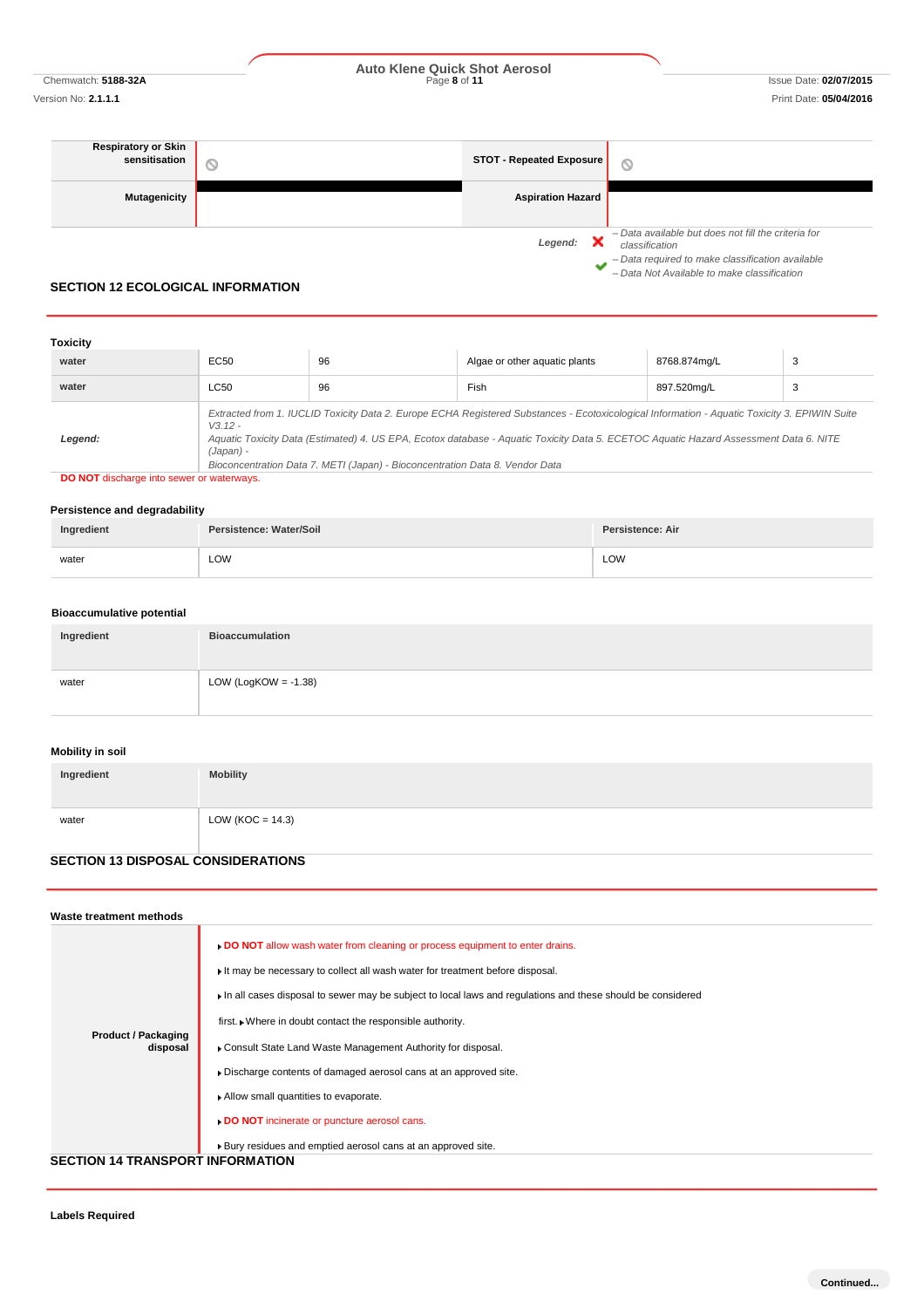# **Marine Pollutant** NO **HAZCHEM** Not Applicable **Land transport (ADG) UN number** 1950 **Packing group** Not Applicable **UN proper shipping name** AEROSOLS **Environmental hazard** Not Applicable **Transport hazard class(es) Special precautions for user** Special provisions 63 190 277 327 344 Limited quantity 1000ml **Air transport (ICAO-IATA / DGR) UN number** 1950 **Packing group** Not Applicable **UN proper shipping name** Aerosols, flammable; Aerosols, flammable (engine starting fluid) **Environmental hazard** Not Applicable **Transport hazard class(es)**  $Class \begin{array}{c} |2.1 \end{array}$ Subrisk Not Applicable ICAO/IATA Class 2.1 ICAO / IATA Subrisk Not Applicable ERG Code 10L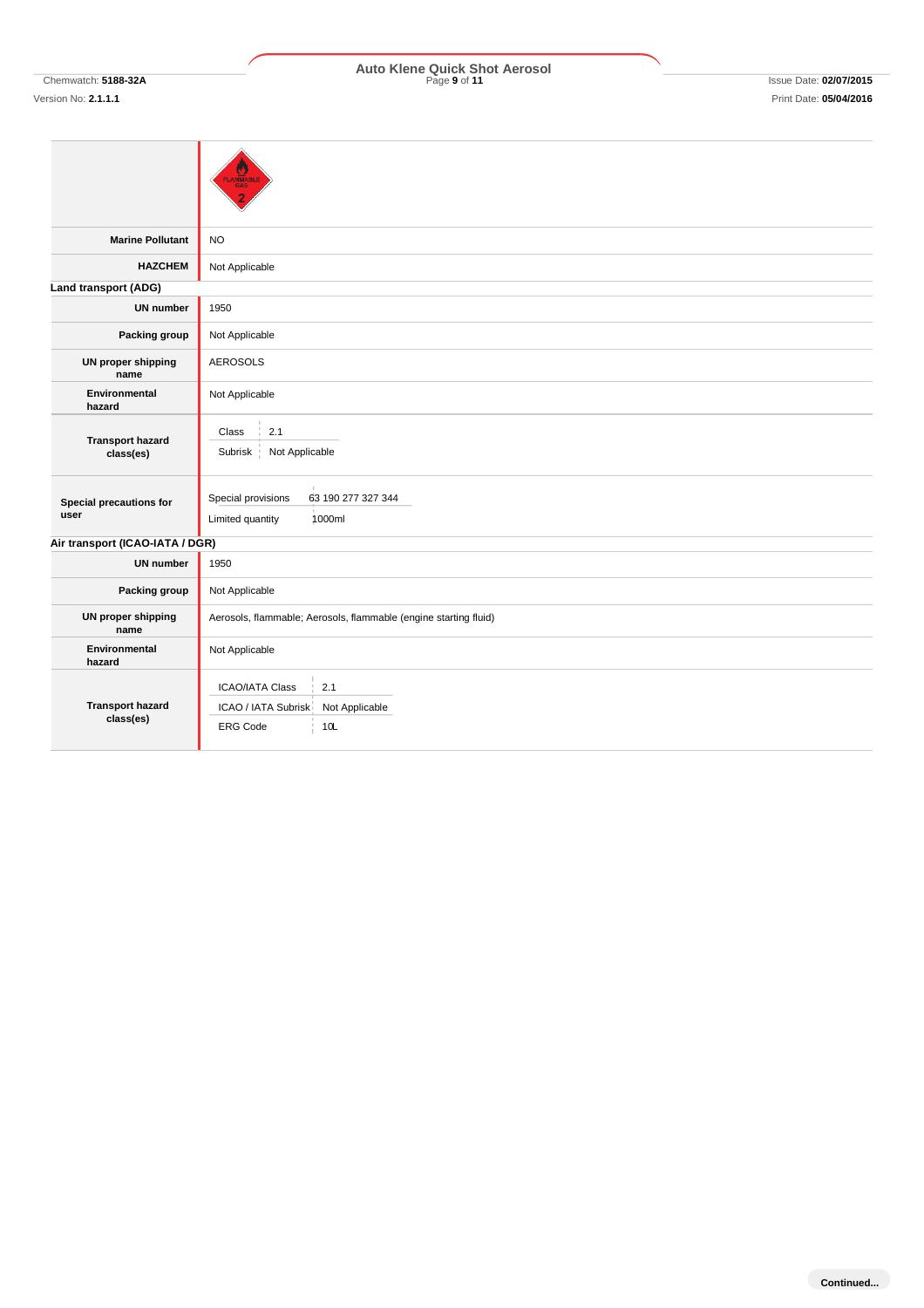### **Auto Klene Quick Shot Aerosol**

Version No: **2.1.1.1** Print Date: **05/04/2016**

| Special precautions for user | Special provisions                                                        | A145A167A802; A1A145A167A802 |
|------------------------------|---------------------------------------------------------------------------|------------------------------|
|                              | Cargo Only Packing Instructions                                           | 203                          |
|                              | Cargo Only Maximum Qty / Pack                                             | 150 <sub>kg</sub>            |
|                              | Passenger and Cargo Packing Instructions                                  | 203: Forbidden               |
|                              | Passenger and Cargo Maximum Qty / Pack                                    | 75 kg; Forbidden             |
|                              | Passenger and Cargo Limited Quantity Packing Instructions Y203; Forbidden |                              |
|                              | Passenger and Cargo Limited Maximum Qty / Pack                            | 30 kg G; Forbidden           |

# **Sea transport (IMDG-Code / GGVSee)**

τ,

| <b>UN number</b>                     | 1950                                                                                                                   |
|--------------------------------------|------------------------------------------------------------------------------------------------------------------------|
| Packing group                        | Not Applicable                                                                                                         |
| <b>UN proper shipping</b><br>name    | <b>AEROSOLS</b>                                                                                                        |
| Environmental<br>hazard              | Not Applicable                                                                                                         |
| <b>Transport hazard</b><br>class(es) | <b>IMDG Class</b><br>2.1<br>IMDG Subrisk<br>Not Applicable                                                             |
| Special precautions for<br>user      | $F-D, S-U$<br><b>EMS Number</b><br>Special provisions<br>63 190 277 327 344 959<br><b>Limited Quantities</b><br>1000ml |

**Transport in bulk according to Annex II of MARPOL and the IBC code** Not Applicable

# **SECTION 15 REGULATORY INFORMATION**

**Safety, health and environmental regulations / legislation specific for the substance or mixture**

# **WATER(7732-18-5) IS FOUND ON THE FOLLOWING REGULATORY LISTS**

Australia Inventory of Chemical Substances (AICS)

| <b>National Inventory</b>               | <b>Status</b>                                                                                                                                                                              |
|-----------------------------------------|--------------------------------------------------------------------------------------------------------------------------------------------------------------------------------------------|
| Australia - AICS                        | Y                                                                                                                                                                                          |
| Canada - DSL                            | Y                                                                                                                                                                                          |
| Canada - NDSL                           | N (water)                                                                                                                                                                                  |
| China - IECSC                           | Y                                                                                                                                                                                          |
| Europe - EINEC / ELINCS /<br><b>NLP</b> | Y                                                                                                                                                                                          |
| Japan - ENCS                            | N (water)                                                                                                                                                                                  |
| Korea - KECI                            | Y                                                                                                                                                                                          |
| New Zealand - NZIoC                     | Y                                                                                                                                                                                          |
| Philippines - PICCS                     | Y                                                                                                                                                                                          |
| USA - TSCA                              | Y                                                                                                                                                                                          |
| Legend:                                 | $Y = All$ ingredients are on the inventory<br>N = Not determined or one or more ingredients are not on the inventory and are not exempt from listing(see specific ingredients in brackets) |

# **SECTION 16 OTHER INFORMATION**

#### **Other information**

Classification of the preparation and its individual components has drawn on official and authoritative sources as well as independent review by the Chemwatch Classification committee using available literature references.

A list of reference resources used to assist the committee may be found at:

www.chemwatch.net